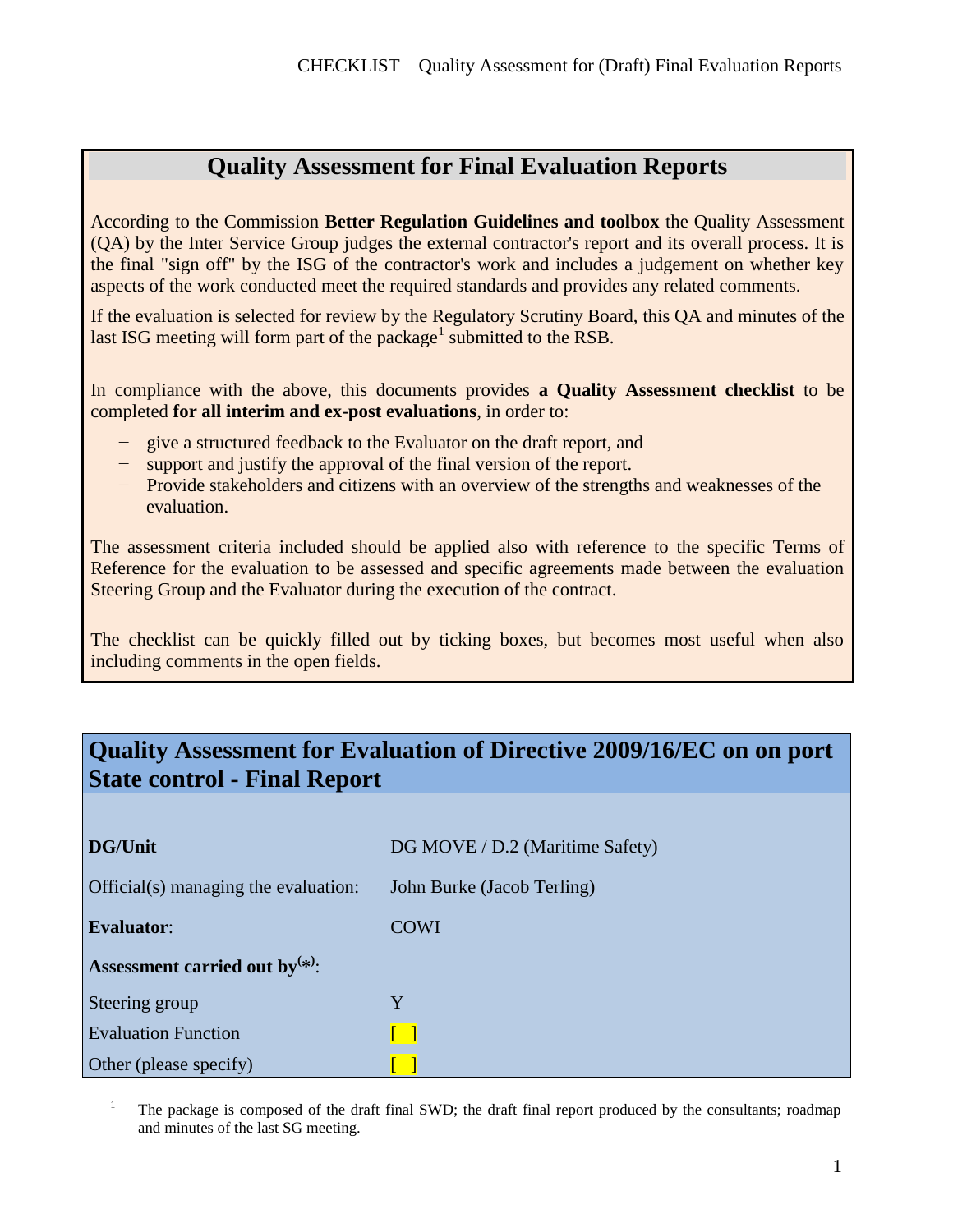(\*) Multiple crosses possible

**Date of assessment** 29/08/2017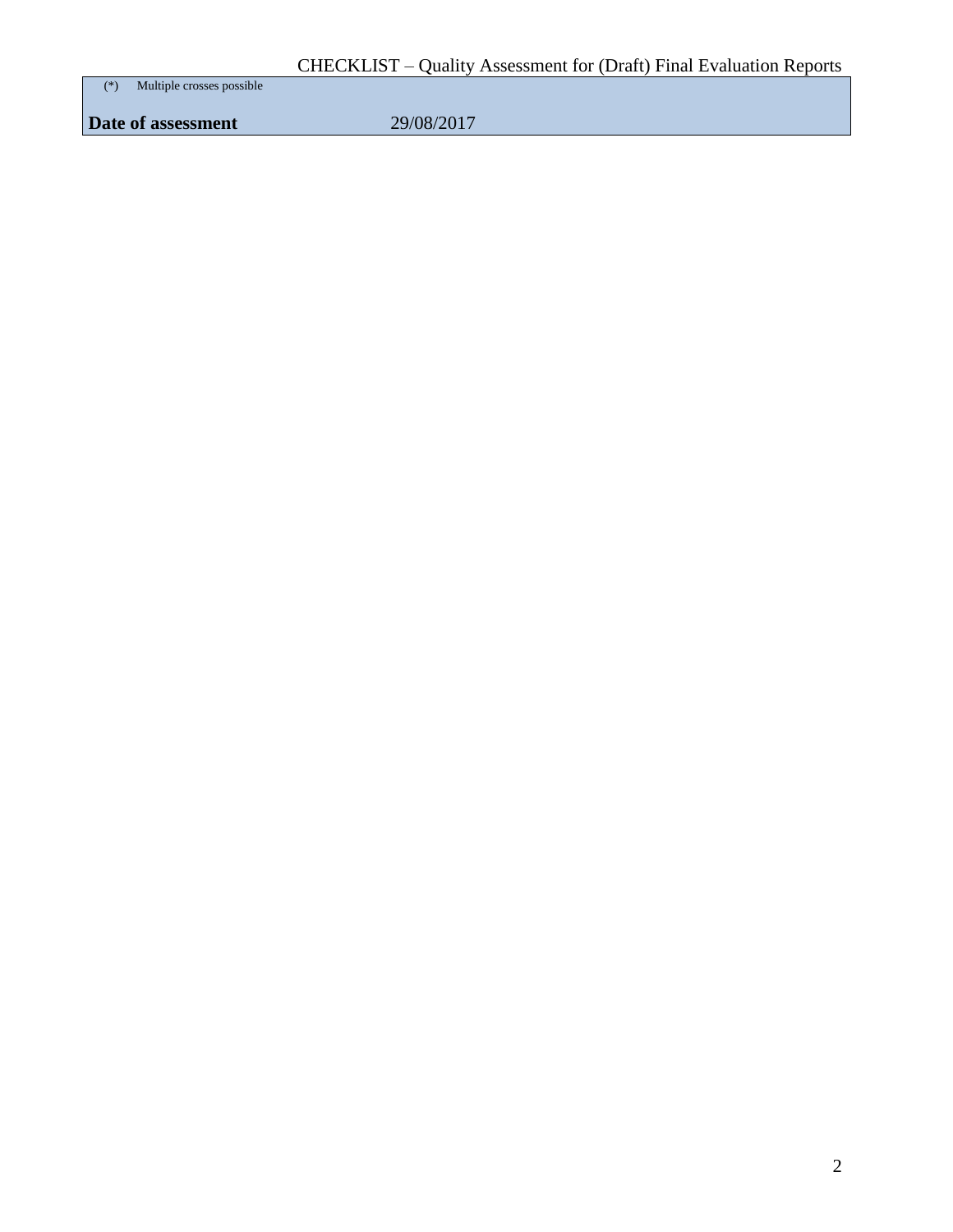| Objective of the          | Aspects to be assessed                                                                                                                                 | <b>Fulfilled?</b>   | <b>Comments</b>                                                                                                                                                                                                        |
|---------------------------|--------------------------------------------------------------------------------------------------------------------------------------------------------|---------------------|------------------------------------------------------------------------------------------------------------------------------------------------------------------------------------------------------------------------|
| assessment                |                                                                                                                                                        | Y, N, N/A           |                                                                                                                                                                                                                        |
| 1. Scope of<br>evaluation | Confirm with the Terms of Reference and the work plan that the                                                                                         |                     |                                                                                                                                                                                                                        |
|                           | contractor:<br>addressed<br>evaluation<br>Has<br>the                                                                                                   | Y                   |                                                                                                                                                                                                                        |
|                           | a.<br>issues and specific questions                                                                                                                    |                     |                                                                                                                                                                                                                        |
|                           | b. Has undertaken the tasks described                                                                                                                  | Y                   |                                                                                                                                                                                                                        |
|                           | in the work plan                                                                                                                                       |                     |                                                                                                                                                                                                                        |
|                           | Has covered the requested scope<br>C <sub>1</sub><br>for time period, geographical areas,<br>target groups,<br>aspects<br>of the<br>intervention, etc. | Y                   | The contractor<br>responded<br><i>positively to all</i><br>our comments to<br>the inception and<br>the intermediate<br>report as regards<br>completing the<br>scope of the study<br>in accordance<br>with the scope of |
|                           |                                                                                                                                                        |                     | the ex-post                                                                                                                                                                                                            |
|                           |                                                                                                                                                        |                     | evaluation.                                                                                                                                                                                                            |
| 2. Overall contents       | Check that the report includes:                                                                                                                        |                     |                                                                                                                                                                                                                        |
| of report                 | Executive Summary according to<br>a.<br>an agreed format, in the three<br>languages                                                                    | Y                   |                                                                                                                                                                                                                        |
|                           | with<br>b. Main<br>required<br>report                                                                                                                  | Y                   |                                                                                                                                                                                                                        |
|                           | components                                                                                                                                             |                     |                                                                                                                                                                                                                        |
|                           | Title and Content Page<br>٠                                                                                                                            |                     |                                                                                                                                                                                                                        |
|                           | A description of the policy being evaluated, its                                                                                                       |                     |                                                                                                                                                                                                                        |
|                           | context, the purpose of the evaluation, contextual<br>limitations, methodology, etc.                                                                   |                     |                                                                                                                                                                                                                        |
|                           | Findings,<br>conclusions,<br>judgments<br>and                                                                                                          | for<br>all          |                                                                                                                                                                                                                        |
|                           | evaluation issues and specific questions                                                                                                               |                     |                                                                                                                                                                                                                        |
|                           | The required outputs and deliverables<br>٠                                                                                                             |                     |                                                                                                                                                                                                                        |
|                           | Recommendations as appropriate<br>п                                                                                                                    | Y                   |                                                                                                                                                                                                                        |
| 3. Data collection        | All required annexes<br>c.                                                                                                                             |                     |                                                                                                                                                                                                                        |
|                           | Check that data is accurate and complete                                                                                                               |                     |                                                                                                                                                                                                                        |
|                           | Data is accurate<br>a.                                                                                                                                 | Y                   | It is generally                                                                                                                                                                                                        |
|                           | Data is free from factual and logical errors<br>٠<br>The report is consistent, i.e. no contradictions                                                  |                     | accepted that<br>reliable maritime                                                                                                                                                                                     |
|                           | Calculations are correct                                                                                                                               |                     | statistics are                                                                                                                                                                                                         |
|                           |                                                                                                                                                        | difficult to obtain |                                                                                                                                                                                                                        |
|                           |                                                                                                                                                        |                     | and verify. The                                                                                                                                                                                                        |
|                           |                                                                                                                                                        |                     | contractor has                                                                                                                                                                                                         |
|                           |                                                                                                                                                        |                     | nonetheless made                                                                                                                                                                                                       |
|                           |                                                                                                                                                        |                     | a genuine effort to                                                                                                                                                                                                    |
|                           |                                                                                                                                                        |                     | find and use to the                                                                                                                                                                                                    |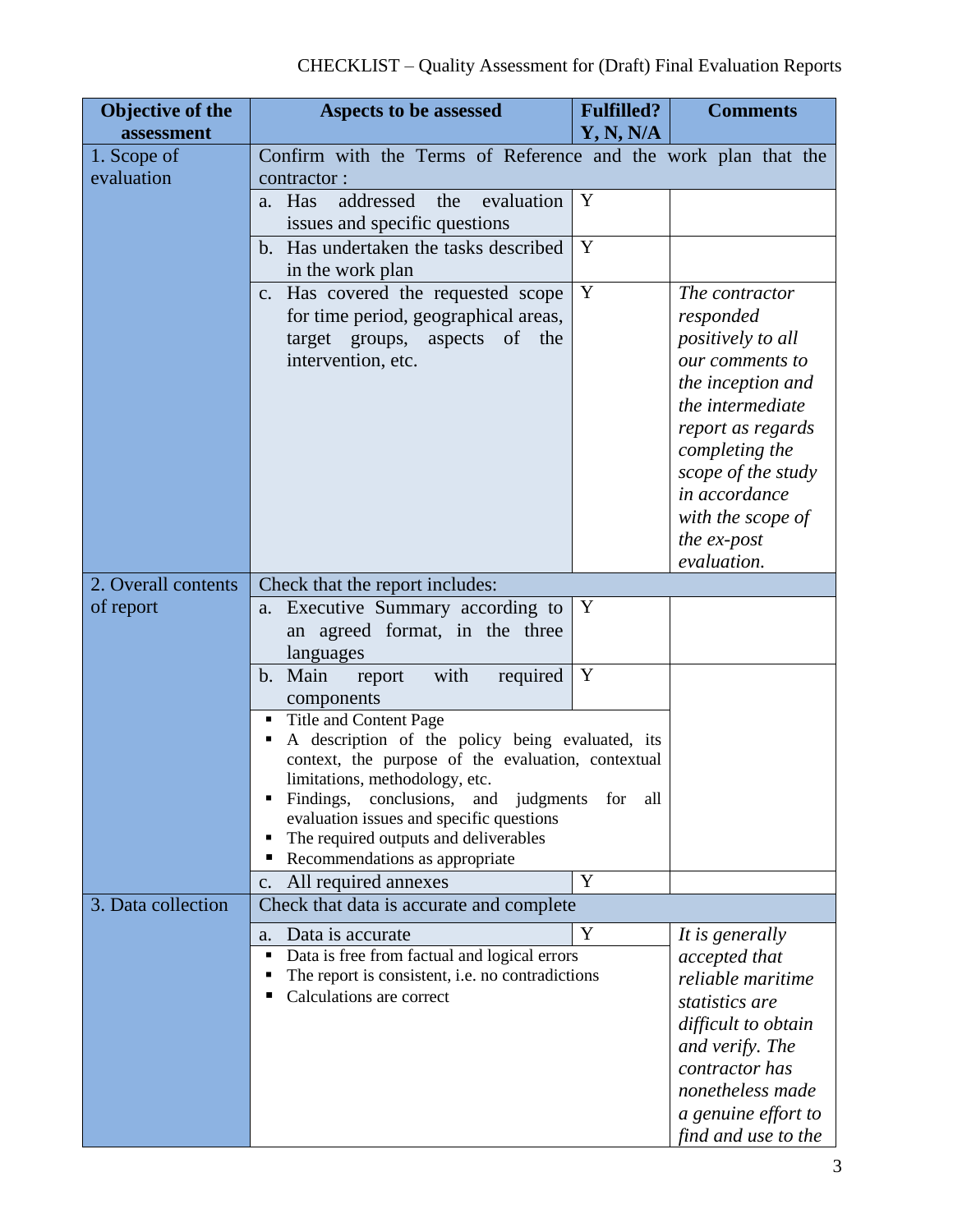## CHECKLIST – Quality Assessment for (Draft) Final Evaluation Reports

| <b>Objective of the</b> | Aspects to be assessed                                                                                                                                                                                                                                                                                                                                                                                                        | <b>Fulfilled?</b>                                                                                                                                                                                                                                                                                                                                        | <b>Comments</b>                                                                                                                                                                                                                                                                                                                               |
|-------------------------|-------------------------------------------------------------------------------------------------------------------------------------------------------------------------------------------------------------------------------------------------------------------------------------------------------------------------------------------------------------------------------------------------------------------------------|----------------------------------------------------------------------------------------------------------------------------------------------------------------------------------------------------------------------------------------------------------------------------------------------------------------------------------------------------------|-----------------------------------------------------------------------------------------------------------------------------------------------------------------------------------------------------------------------------------------------------------------------------------------------------------------------------------------------|
| assessment              |                                                                                                                                                                                                                                                                                                                                                                                                                               | <b>Y, N, N/A</b>                                                                                                                                                                                                                                                                                                                                         |                                                                                                                                                                                                                                                                                                                                               |
|                         |                                                                                                                                                                                                                                                                                                                                                                                                                               |                                                                                                                                                                                                                                                                                                                                                          | extent possible<br>what is available,<br>including data<br>from EMSA.                                                                                                                                                                                                                                                                         |
|                         | Data is complete<br>$\mathbf{b}$ .                                                                                                                                                                                                                                                                                                                                                                                            | Y                                                                                                                                                                                                                                                                                                                                                        | Bearing in mind                                                                                                                                                                                                                                                                                                                               |
|                         | Relevant literature and previous studies have been<br>٠<br>sufficiently reviewed<br>Existing monitoring data has been appropriately used<br>٠<br>Limitations to the data retrieved are pointed out and<br>٠<br>explained.<br>Correcting measures have been taken to address any<br>ш<br>problems encountered in the process of data gathering                                                                                 | the limited<br><i>availability of</i><br>data, the<br>contractor has<br>undertaken a<br>systematic effort to<br>gather all data<br>available.                                                                                                                                                                                                            |                                                                                                                                                                                                                                                                                                                                               |
| 4. Analysis and         | Check that analysis is sound and relevant                                                                                                                                                                                                                                                                                                                                                                                     |                                                                                                                                                                                                                                                                                                                                                          |                                                                                                                                                                                                                                                                                                                                               |
| judgments               | Analytical framework is sound<br>Y<br>a.<br>The methodology used for each area of analysis is<br>٠<br>clearly explained, and has been applied consistently<br>and as planned<br>Judgements are based on transparent criteria<br>٠<br>The analysis relies on two or more independent lines<br>of evidence<br>Inputs from different stakeholders are used in a<br>balanced way<br>Findings are reliable enough to be replicable |                                                                                                                                                                                                                                                                                                                                                          | The analysis has<br>been refined<br>following the<br>discussions both in<br>the ISG and with<br>MOVE unit D.2<br>and EMSA.<br>The understanding<br>of PSC as part of<br>international<br><i>obligations but, in</i><br>the context of $EU$<br>law implementing<br>the $PMoU$ (an<br>administrative set<br>up) has been<br>taken into account. |
|                         | b. Conclusions are sound                                                                                                                                                                                                                                                                                                                                                                                                      | Y                                                                                                                                                                                                                                                                                                                                                        | Findings                                                                                                                                                                                                                                                                                                                                      |
|                         | ٠<br>coherently<br>questions<br>and<br>are<br>substantiated<br>to the evidence presented<br>٠<br><sub>or</sub><br>explained<br>٠<br>manner<br>٠<br>out                                                                                                                                                                                                                                                                        | Conclusions are properly addressing the evaluation<br>logically<br>and<br>There are no relevant conclusions missing according<br>Findings corroborate existing knowledge; differences<br>contradictions with existing knowledge<br>are<br>Critical issues are presented in a fair and balanced<br>Limitations on validity of the conclusions are pointed |                                                                                                                                                                                                                                                                                                                                               |
| 5. Usefulness of        | a. Recommendations are useful                                                                                                                                                                                                                                                                                                                                                                                                 | Y                                                                                                                                                                                                                                                                                                                                                        |                                                                                                                                                                                                                                                                                                                                               |